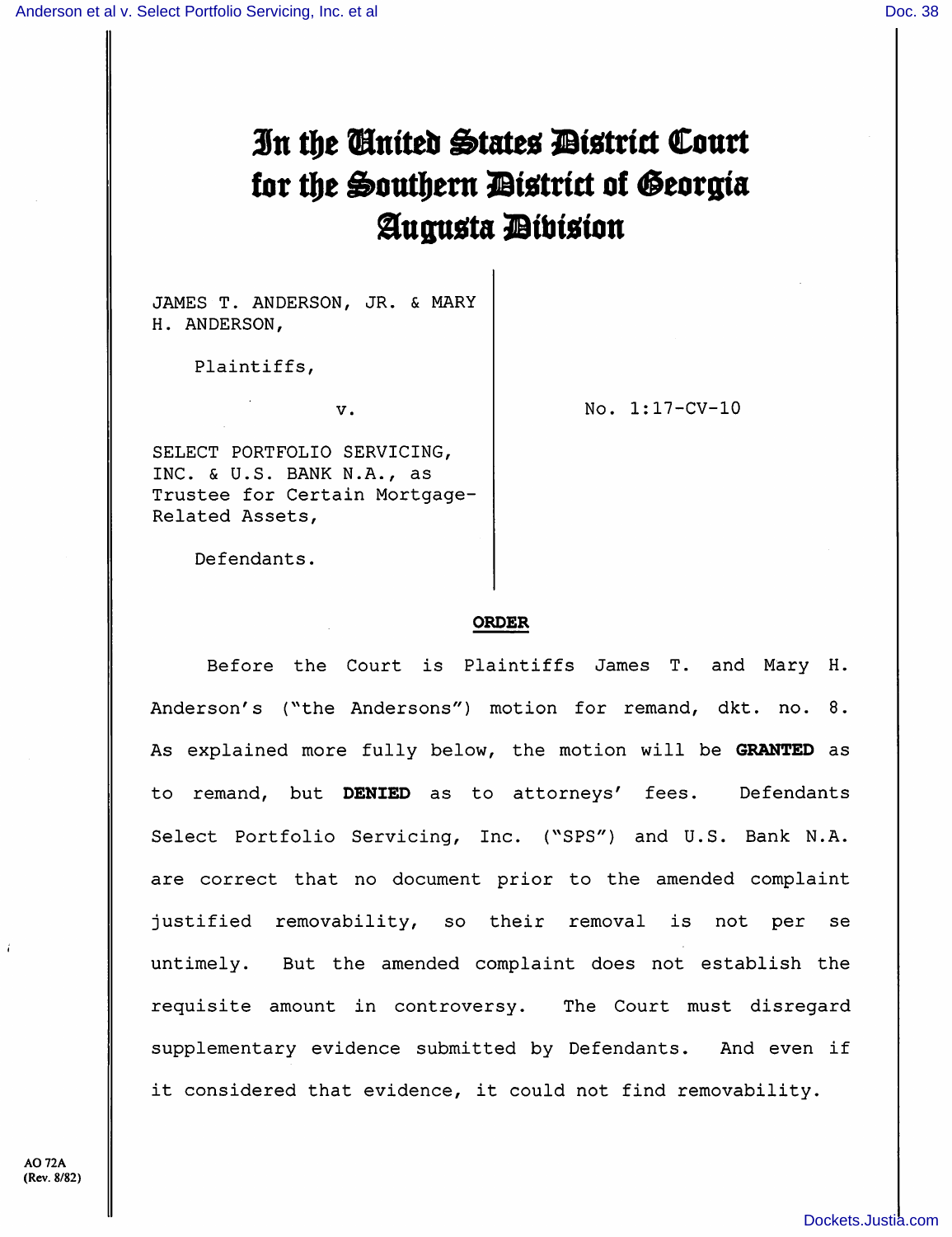#### Background

#### The Andersons Have an Adjustable Rate Mortgage

 $\ddot{\cdot}$ 

For purposes of this overview, the Court assumes the truth of the facts alleged in the Andersons' currently operative complaint. The Andersons took on an adjustable rate note to buy a home on September 19, 2003. Dkt. No. 1-1 at 105 SI 5. That note is in an asset pool of which US Bank N.A. is trustee, and SPS is its servicing agent. Id. at 106 II 12-13. The note was bought by Thornburg Mortgage Home Loans, Inc. {^^Thornburg") , which entered a loan modification agreement with the Andersons on December 1, 2005. Id. at 105  $\mathbb{II}$  7-9.

Under it, the initial interest rate would be 6.25% annually for the first ten years, until December 1, 2015. Id. at 122 § 3(a). That day, and every December 1 thereafter, the rate would be recalculated based on the London Interbank Offered Rate ("LIBOR"), "a benchmark rate that some of the world's leading banks charge each other for short-term loans." Id. § 3(b); LIBOR, Investopedia, http://www.investopedia.com/ terms/l/libor.asp (accessed Mar. 17, 2017). The rate would be "1.875% in excess of [LIBOR] . . . rounded to the nearest oneeighth of one percent." Dkt. No. 1-1 at 122 § 3(c). On December 1, 2015, this was  $2.75\$ .<sup>1</sup>

 $1$  Defendants miscalculated that initial rate and the parties resolved this. Id. at 44-49, 108 1 26; Dkt. No. 27 at 5.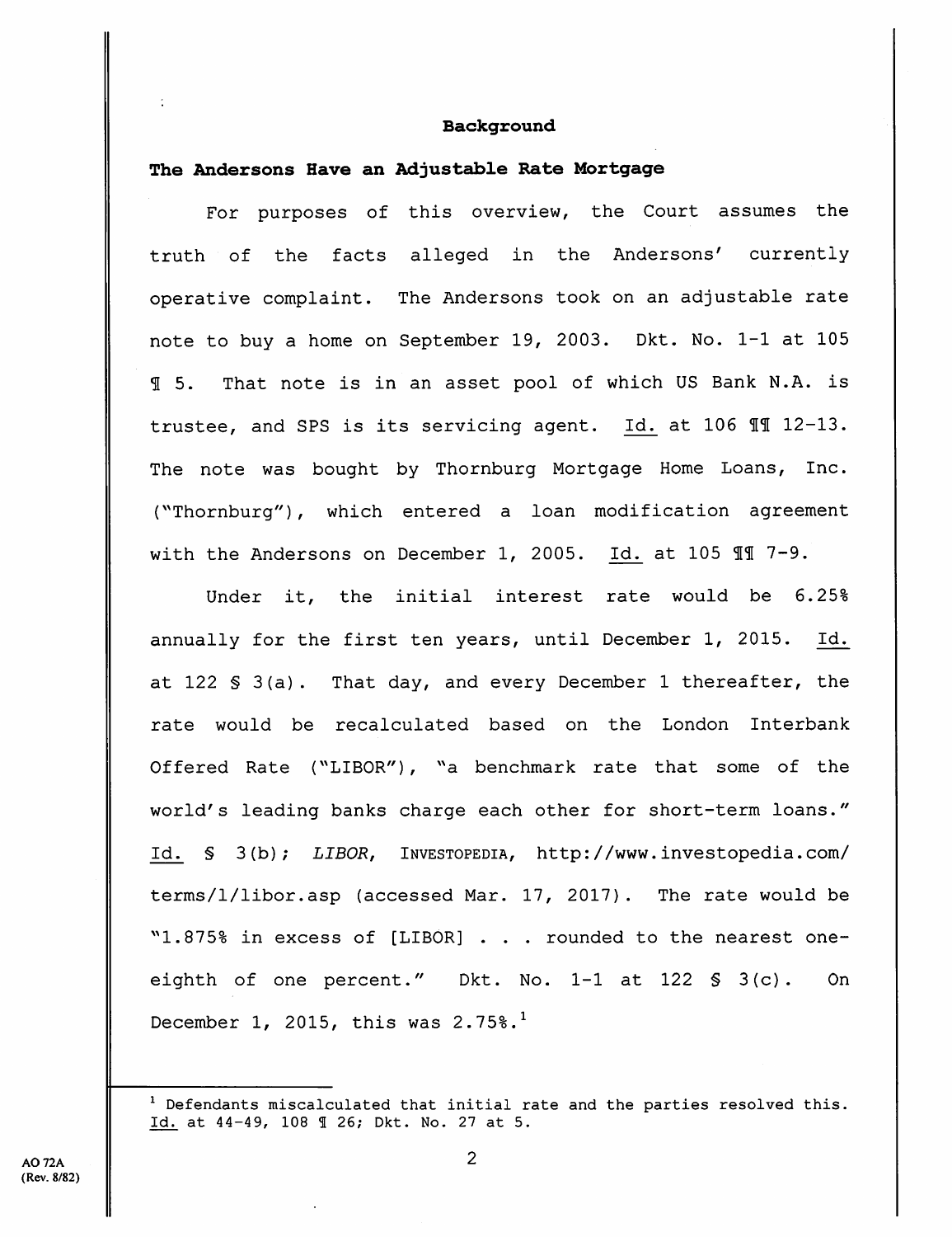The agreement also limited rate fluctuation. On December 1, 2015, the rate would ''not increase by more than 5% of the interest rate previously in effect." Dkt. No. 1-1 at 122 § 3(e). Each following year, it would "not increase or decrease by more than 2% of the interest rate previously in effect." Id. Additionally, the interest rate would "never be greater than 11.25% or less than 1.875%." Id.

The parties dispute these terms' meanings. On December 1, 2016, Defendants raised the Andersons' rate to 3.5%, which the Andersons claim to be excessive as "27% of the interest rate previously in effect." Id. at 108 1 27.

# The Parties Began Litigating in State Court

The Andersons filed a class-action suit in Richmond County Superior Court on January 14, 2016, on behalf of

[a] 11 persons who entered into a loan modification agreement with Thornburg whereby their interest rate was "fixed" for a given period of time and thereafter converted to an "adjustable rate" subject to a "Limits on Interest Rate Changes" provision substantially identical to Section 3(e) of the Loan Modification Agreement, and to whose loan Defendants applied a maximum limit on the amount of allowable interest rate decrease occurring on the First Change Date.

Id. at 5, 12 1 43 (emphasis added). They alleged that this class contained "many hundreds, or perhaps thousands, of homeowners." Id. 9-10 11 27-30.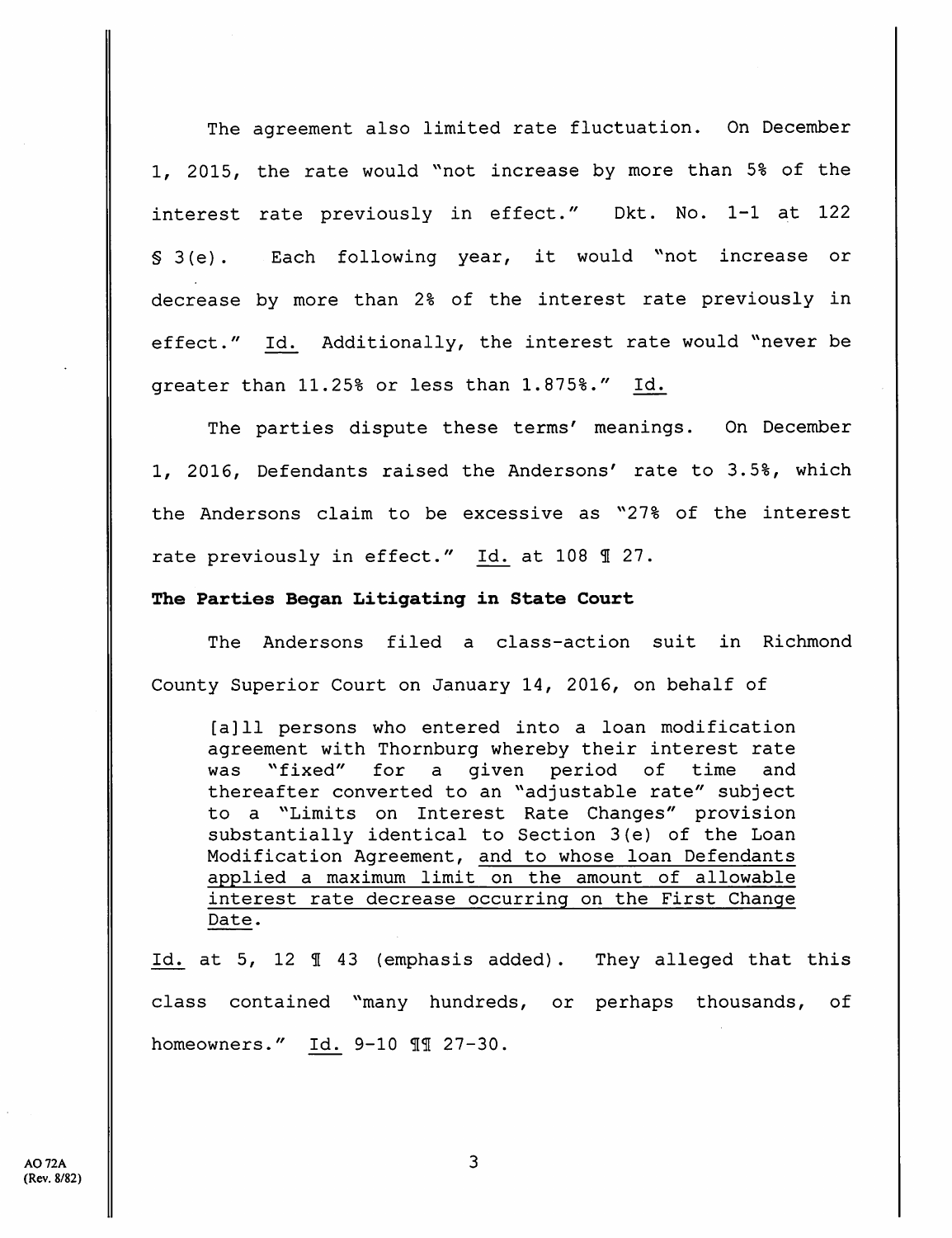But SPS's Curtis Pulsipher testified in a March 21, 2016 affidavit (''Pulsipher I") that there was "only one additional loan in the group of Thornburg loans where the interest rate at the first change date was not calculated correctly under the loan modification agreement," and that it was changed before there was any wrongful payment. Dkt. No. 1-2 at 4 12-13. He also testified that there were 228 Thornburg-SPS loans "that were originated as adjustable interest rate loans and subsequently modified by Thornburg to remain adjustable rate loans." Id.  $\text{\textsterling} 11.^2$ 

The Andersons added a second putative class of plaintiffs on January 10, 2017:

All persons who entered into a loan modification agreement with Thornburg whereby their interest rate was "fixed" for a given period of time and thereafter converted to an "adjustable rate" subject to a "Limits on Interest Rate Changes" provision substantially identical to Section 3(e) of the Loan Modification Agreement, and to whose loan Defendants have attempted to apply, on any Change Date subsequent to the First Change Date, an interest rate increase of greater than 2% of the interest rate previously in effect.

Dkt. No. 1-1 at  $112-13$   $\frac{1}{1}$  46(b).

The next morning, the Superior Court limited the Andersons' interest-rate changes and enjoined Defendants making from negative credit references or starting foreclosure proceedings against them. Dkt. No. 11-1 at 23:19-24:4.

 $2$  Defendants have since reduced this number to 198. Dkt. No. 27 at 8 n.3.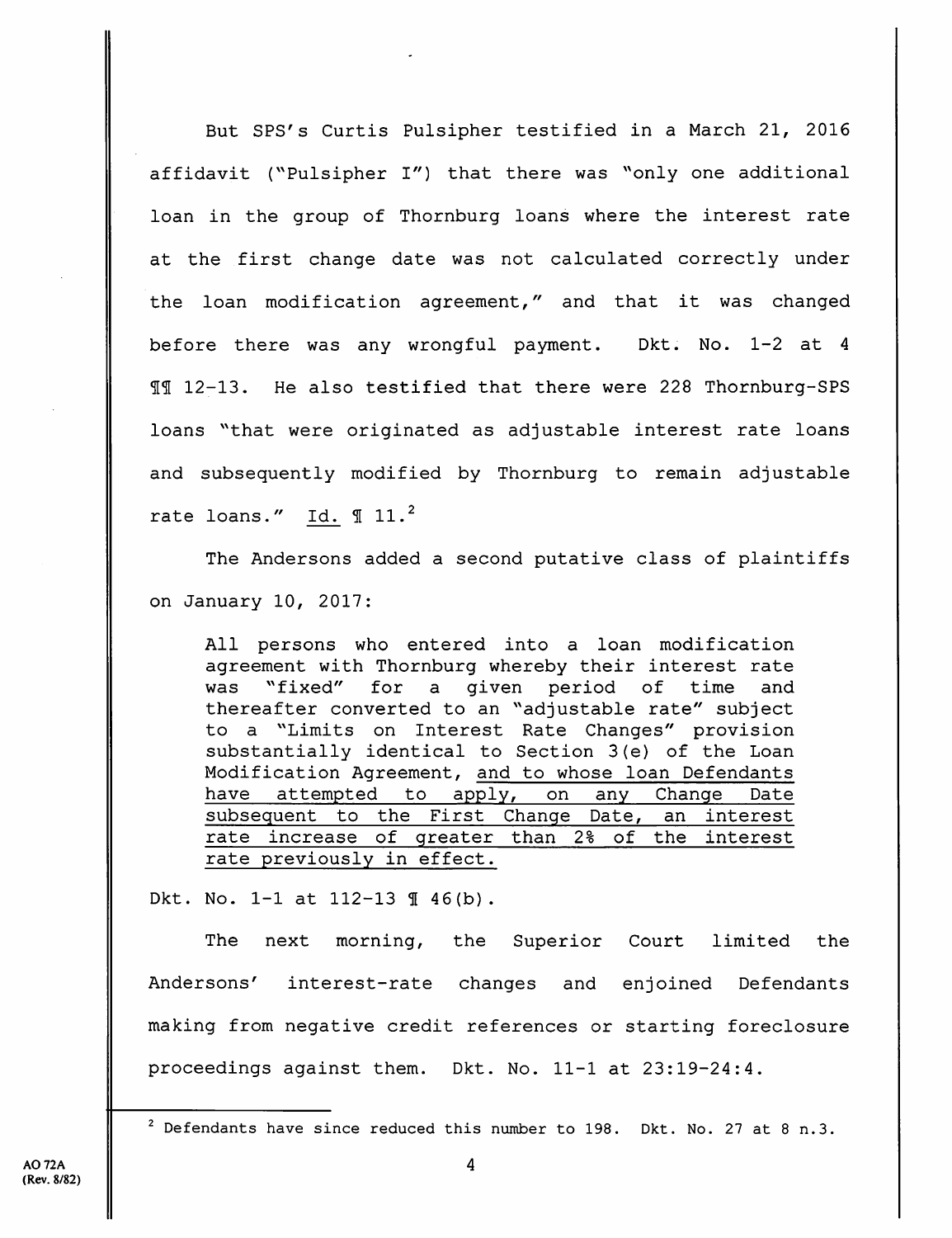# Defendants Remove the Case to this Court

Six days later, Defendants removed the case. Dkt. No. 1. Their notice appended the original complaint, dkt. no. 1-1 at 5-18, the loan modification agreement, id. at 20-23, the amended complaint, id. at 104-20, and Pulsipher I, dkt. no. 1- 2. The Andersons timely moved for remand. Dkt. No. 9.

Defendants responded on February 28, 2017. Dkt. No. 27. Their response appended another declaration from Pulsipher {^^Pulsipher II"). Dkt. No. 27-2. It also contained a spreadsheet ("the Spreadsheet") with data relating to 198 loans "possessing a Modification Agreement substantially similar to Plaintiffs." Dkt. No. 27-1; see also Dkt. No. 29. The average time remaining on each after the first day of interest-rate adjustment was 22.12 years, with the average interest rate set at 1.9%. Dkt. No. 27-1 at 10. The average interest-rate-change limit was 1.97%. Id.

The Andersons replied. Dkt. No. 32. This Court heard oral arguments on the remand motion on April 12, 2017. Dkt. No. 35. The parties supplemented their briefing on April 24, 2017. Dkt. Nos. 36, 37. At that time. Defendants filed various LIBOR forecasts. Dkt. Nos. 37 at 14-15, 37-3, 37-4, 37-5, 37-6, 37-7. The motion is ripe for disposition.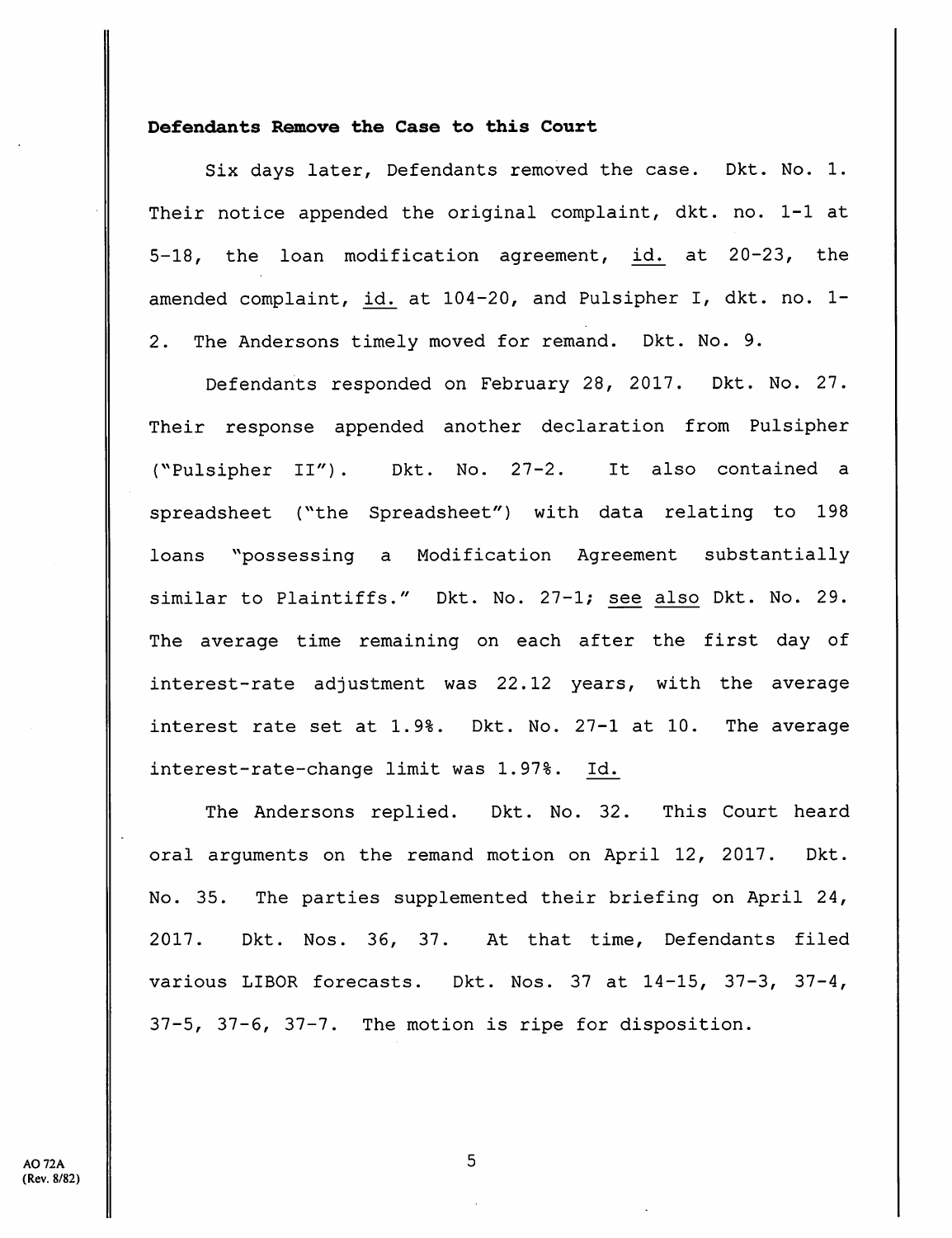# LEGAL STANDARD

Federal courts' jurisdiction is limited to "that power authorized by Constitution and statute." Kokkonen v. Guardian Life Ins. Co. of Am., 511 U.S. 375, 377 (1994). A defendant is authorized to remove a civil suit to federal court within 30 days of either the plaintiff's initial pleading or "receipt by the defendant . . . of a copy of an amended pleading . . . from which it may first be ascertained that the case is one which is or has become removable." 28 U.S.C. \$\$ 1446(b)(1),  $(3)$ .

The removal notice must "contain[ ] a short and plain statement of the grounds for removal." Id. § 1446(a). It must show that the federal court has original jurisdiction. Id. § 1441(a). Such jurisdiction extends to "any civil action in which the matter in controversy exceeds the sum or value of \$5,000,000 . . . and is a class action" with diversity of citizenship. Id. § 1332(d)(2).

"[N]o antiremoval presumption attends" such cases. Dart Cherokee Basin Operating Co. v. Owens, 135 S. Ct. 547, 554 (2014); see also Dudley v. Eli Lilly & Co., 778 F.3d 909, 912 (11th Cir. 2014). But where, as here, "damages are unspecified, the removing party bears the burden of establishing the jurisdictional amount by a preponderance of the evidence." Lowery v. Ala. Power Co., 483 F.3d 1184, 1208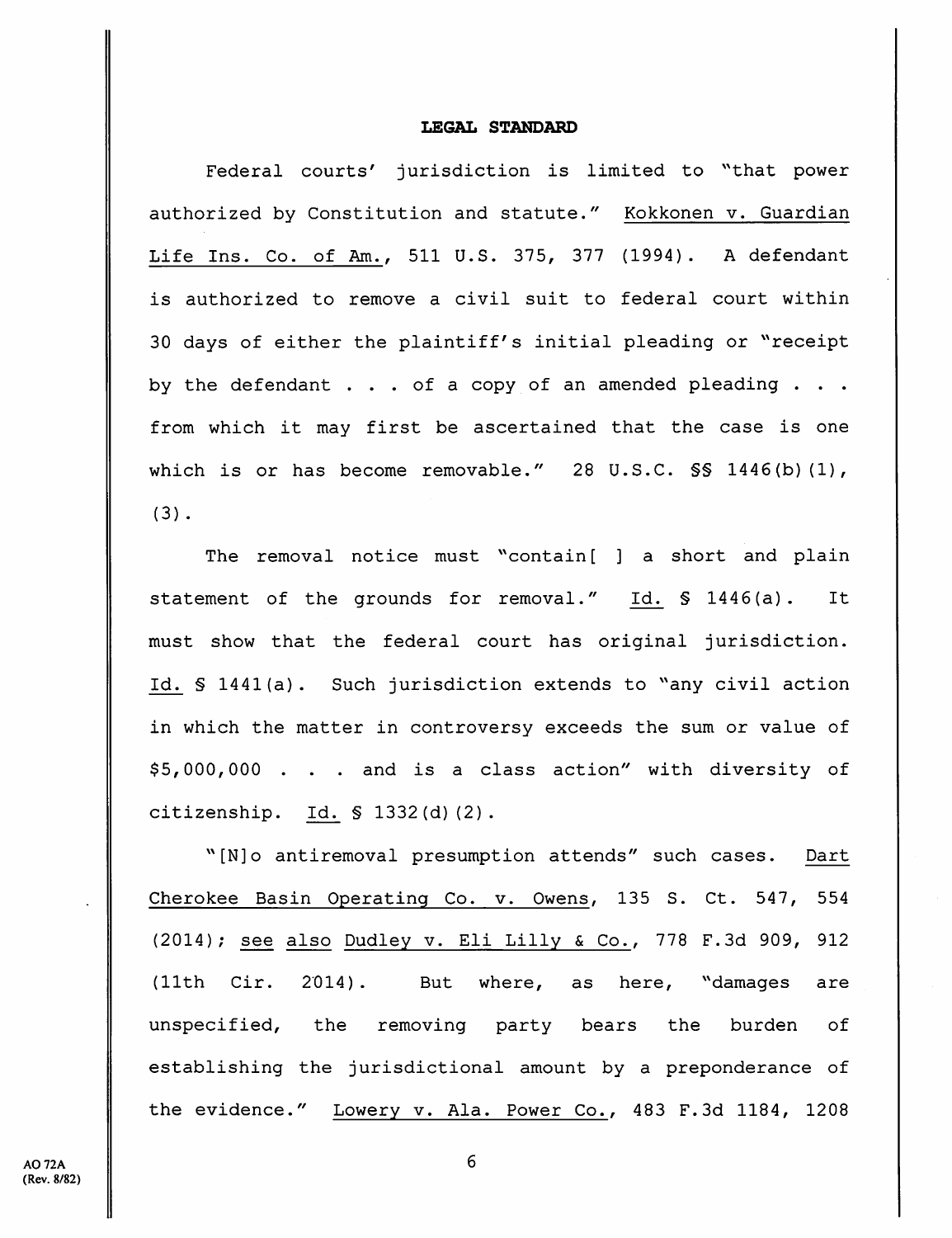(11th Cir. 2007). "Preponderance" means that removability is "unambiguously" clear. Id. at 1213. Although "absolute certainty is neither attainable nor required, the value of declaratory . . . relief must be 'sufficiently measurable and certain'." S. Fla. Wellness, Inc. v. Allstate Ins. Co., 745 F.Sd 1312, 1316 (11th Cir. 2014) (quoting Morrison v. Allstate Ins. Co., 28 F.3d 1255, 1269 (11th Cir. 2000) (citation omitted)). Remand is required if the amount in controversy is "too speculative and immeasurable." Cohen v. Office Depot, Inc., 204 F.3d 1069, 1077 (11th Cir. 2000) (quoting Ericsson GE Mobile Commc'ns, Inc. v. Motorola Commc'ns & Elec., Inc., 120 F.3d 216, 221-22 (11th Cir. 1997)).

#### DISCUSSION

Remand is GRANTED. Attorneys' fees are DENIED.

#### I. THIS CASE MUST BE REMANDED.

This case must be remanded. Defendants did not wait too long to remove, as no document before the amended complaint supported removability. But the amended complaint does not establish the requisite amount in controversy. Defendants cannot rely on supplemental evidence obtained elsewhere than from the Andersons. Even if they could, LIBOR is too unpredictable for removal to be proper.

 $\overline{7}$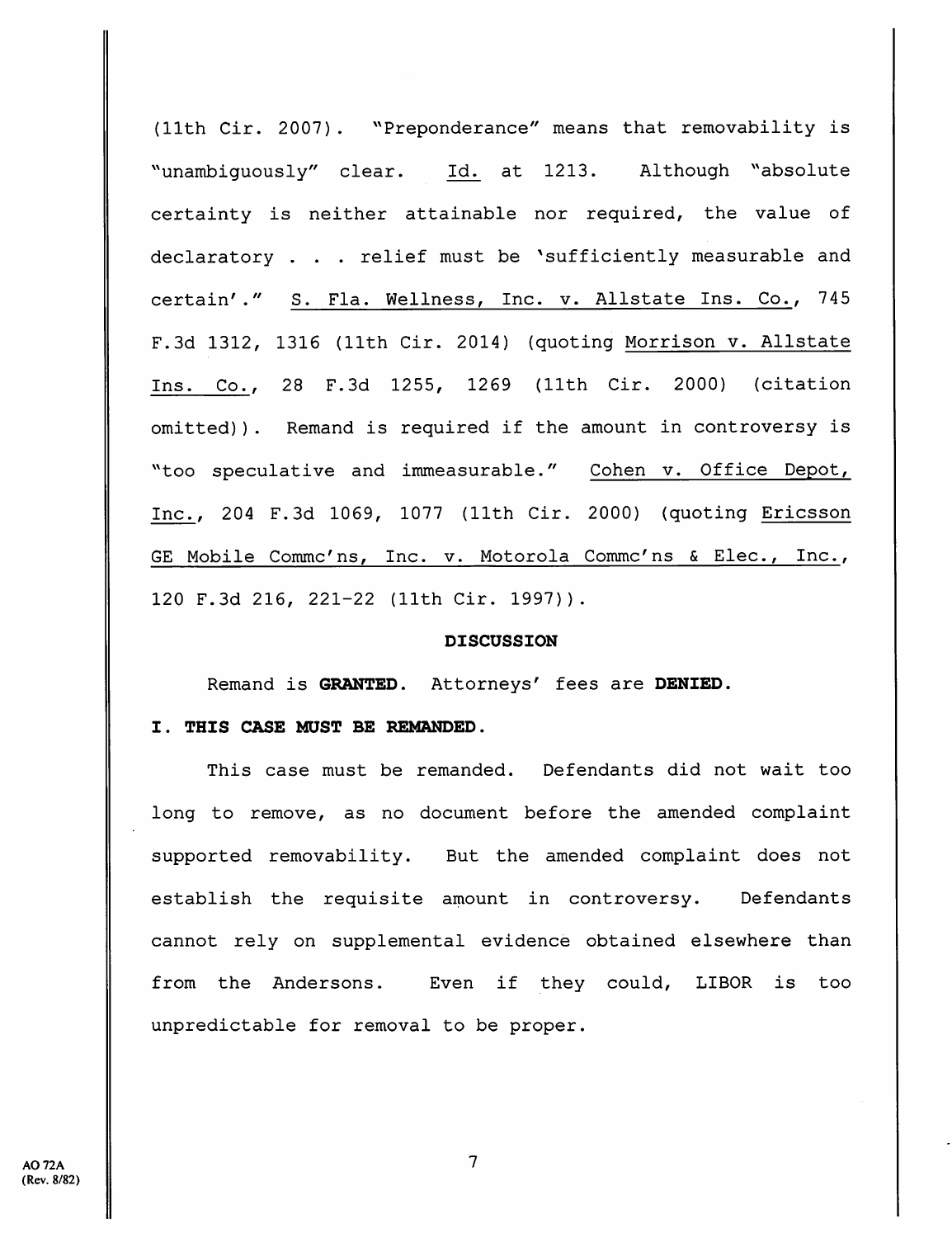# A. Defendants Did Not Wait Too Long to Remove.

Although remand is appropriate, Defendants did not err by failing to remove earlier, as the Andersons suggest. No document prior to the amended complaint provided Defendants with a basis for removal. 28 U.S.C. § 1446 authorizes removal at two points in time: "within 30 days after the receipt by the defendant . . . of a copy of the initial pleading setting forth the claim for relief upon which such action or proceeding is based," or ''within 30 days after receipt by the defendant . . . of a copy of an amended pleading . . . from which it may first be ascertained that the case is one which is or has become removable." 28  $U.S.C. S\$  1446(b)(1), (3). The Andersons suggest that if anything, this suit should have been removed within 30 days of the original complaint. Dkt. No. 9 at 19. They rely on three of their original allegations: (1) they were being overcharged by \$325.28 monthly; (2) their putative class contained "many hundreds, or perhaps thousands" of plaintiffs; and (3) multiplying the Andersons' monthly overcharge by twelve, then by sixteen for the years left in their loan term, then by 100 plaintiffs, equals more than \$5 million. Id. at 19-20 (citation omitted).

Removal at this case's outset would have been improper, because the original complaint did not give Defendants "a good faith basis for asserting that the amount in controversy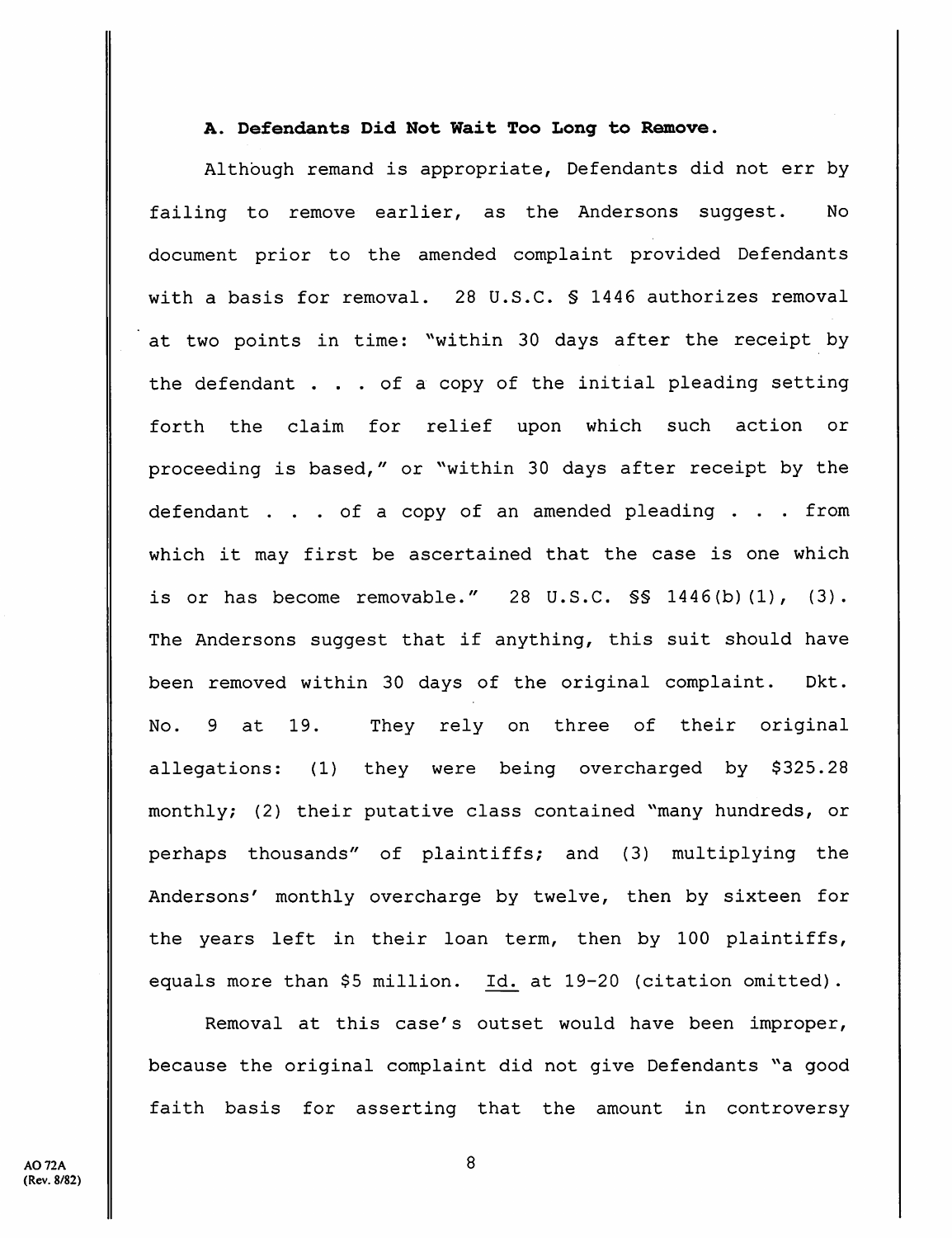requirement was satisfied." Randall v. Target Corp., No. 13- 61196-CIV, 2013 WL 3448116., at \*4 (S.D. Fla. July 9, 2013). Defendants claim, and the Andersons have not contested, that Defendants reviewed their records immediately after being served. Dkt. No. 27 at 1. Pulsipher I, dated March 21, 2016, testifies that they only found one loan fitting into the putative class—and no wrongful payments were made under it before its rate was corrected. Dkt. No. 1-2 11 12-13. Those findings dispelled any removal hope Defendants might have had. Defendants' removal motion is not too late by virtue of following the amended complaint.

# B. The Amended Complainh Does Not Establish the Requisite Amount in Controversy.

But, looking to the amended complaint, the Court cannot find that the amount in controversy here is unambiguously at least \$5 million. See Lowery v. Ala. Power Co., 483 F.3d 1184, 1213 (11th Cir. 2007) (describing ^'the heart" of the analysis as whether the removal notice and its attachments ^^unambiguously establish federal jurisdiction."); but see Mitchell V. Cody Exp., LLC, No. 3:16-CV-165, 2016 WL 6246793, at \*4 (M.D. Ala. Oct. 25, 2016) (commenting that Lowery's standard has met an icy reception and admitting to not understanding its rationale). The amended complaint does not allege that amount to be in controversy. See generally Dkt.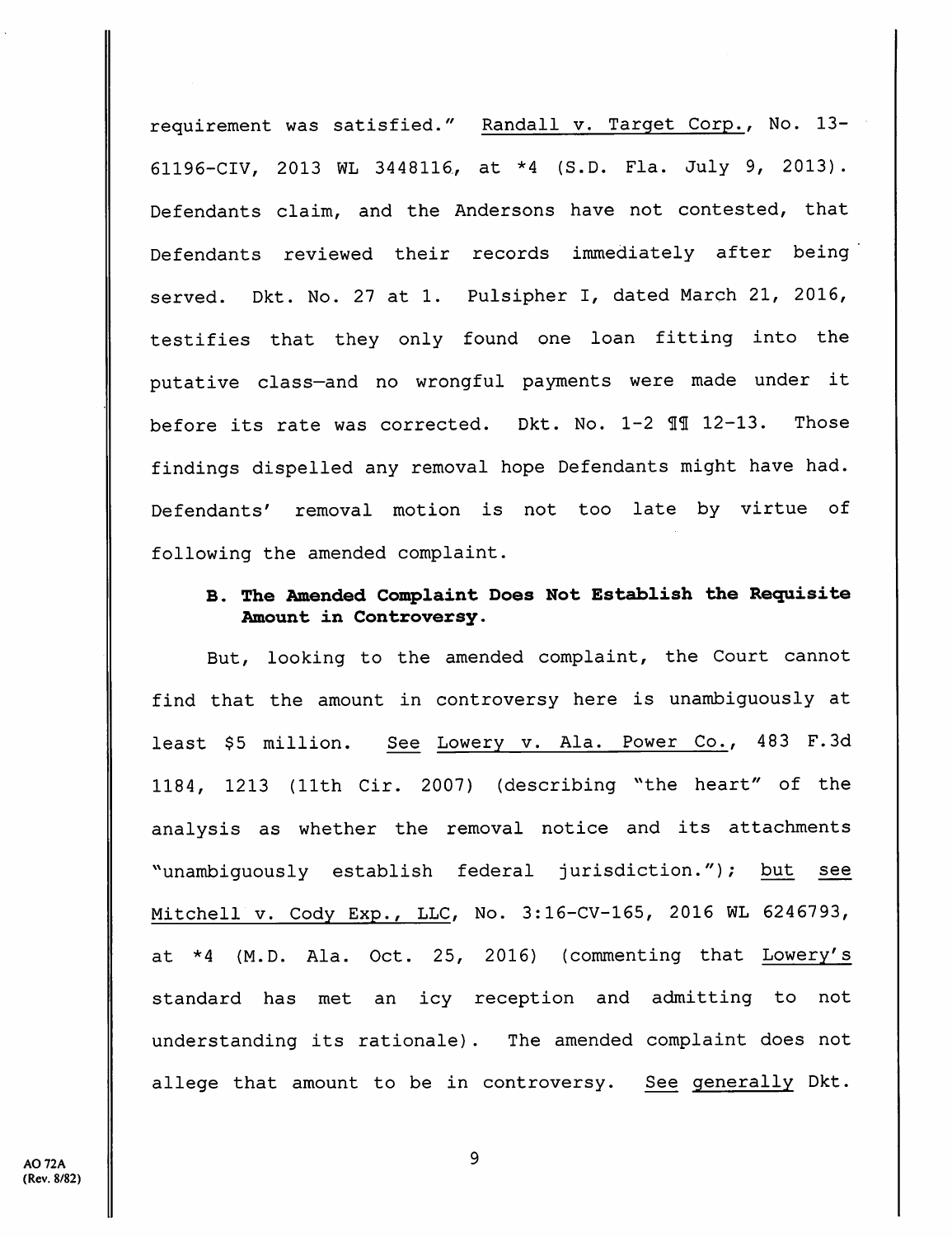No. 1-1 at 104-20. Defendants' removal notice fails to convincingly posit that amount to have been in controversy. It claims that \$1766.52 was in controversy for 2016-17. Dkt. No. 1  $\text{\texttt{I}}$  29. Then, it simply multiplies this by sixteen to find the amount for the Andersons' loan's entire life, then multiplies that number by 228 to get the putative class's grand total. Id. 30-31. That math is far too simple. "The only way each class member would have the same damages would be if they each had the same loan, for the same amount, with the same terms; and paid the same amount," and "[t]here is nothing to suggest that scenario here." White v. Impac Funding Corp., No. 6:lO-CV-1780, 2011 WL 836947, at \*5 (M.D. Fla. Feb. 15, 2011), adopted, 2011 WL 861172 (M.D. Fla. Mar. 9, 2011). The Court cannot find removability based on the amended complaint.

# C. Defendants Cannot Supplement their Argument with Evidence Received Elsewhere than from the Andersons.

That means remand must be granted. Defendants cannot supplement their case with their evidence, as it did not come from the Andersons.<sup>3</sup> In Lowery v. Alabama Power Co., the defendant removed the case after the plaintiffs amended their

<sup>&</sup>lt;sup>3</sup> The Andersons incorrectly claim that the evidence is also improper because the Court cannot look beyond "the limited universe of evidence available when the motion to remand is filed." Dkt. No. 36 at 3 (quoting Lowery, 483 F.3d at 1214). The Eleventh Circuit has held that this language from Lowery is not binding and should be disregarded. Pretka v. Kolter City Plaza II, Inc., 608 F.3d 744, 772-74 (11th Cir. 2010); accord Shannon v. Albertelli Firm, P.C., 610 F. App'x 866, 871 n.2 (11th Cir. 2015) (per curiam).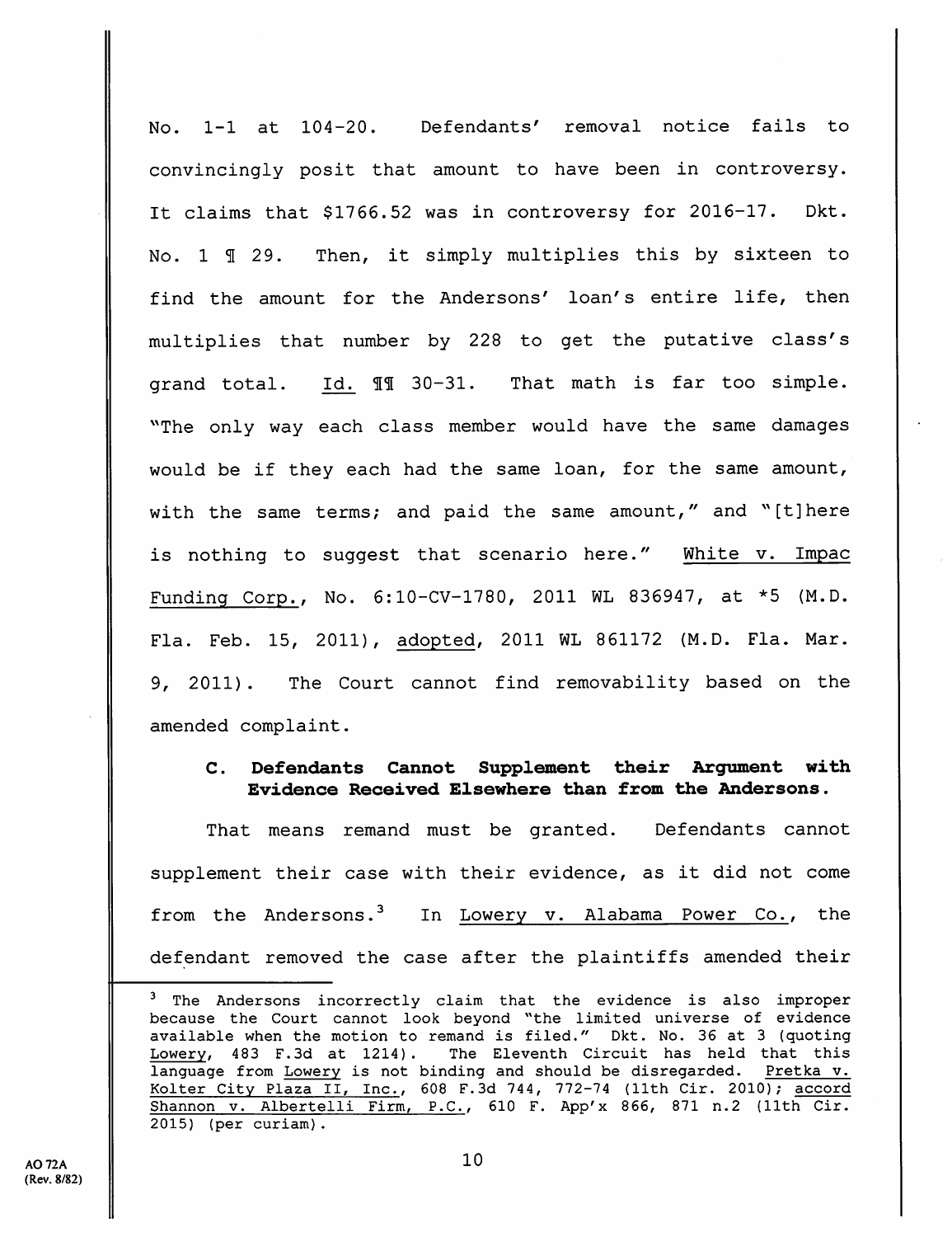complaint to ^'add[ ] more than four hundred plaintiffs and amend[ ] their prayers for relief." 483 F.Sd at 1188. The defendant tried to support removal with evidence that "recent mass tort actions" had netted "greater than \$5,000,000." Id. at 1189. The Eleventh Circuit held that because this evidence ^'was not received from the plaintiffs, but rather was gathered from outside sources," it was "not of the sort contemplated by [28 U.S.C.] § 1446(b)." Id^ at 1221. That holding bars consideration of Pulsipher II, the Spreadsheet, and Defendants' LIBOR forecasts here. See Dkt. No. 37 at 11 (conceding that "Lowery . . . preclude [d] a defendant's . . . evidence (even though it was the plaintiff who had caused the changed circumstances [arguably triggering removability] by filing an amended complaint).").

To be sure, Lowery is thorny. The general rule lurking behind it is that a defendant cannot create removability using one of its own documents. See Pretka v. Kolter City Plaza II, Inc., 608 F.Sd 744, 761 (11th Cir. 2010). As Defendants point out, that is not what they are trying to do. Dkt. No. 37 at 11. Defendants clearly identify the amended complaint as the document triggering removability, and their own evidence is simply an effort to illuminate that document's significance. Apart from two conclusory lines of Lowery, Defendants' evidence would apparently be permissible. Pretka, 608 F.Sd at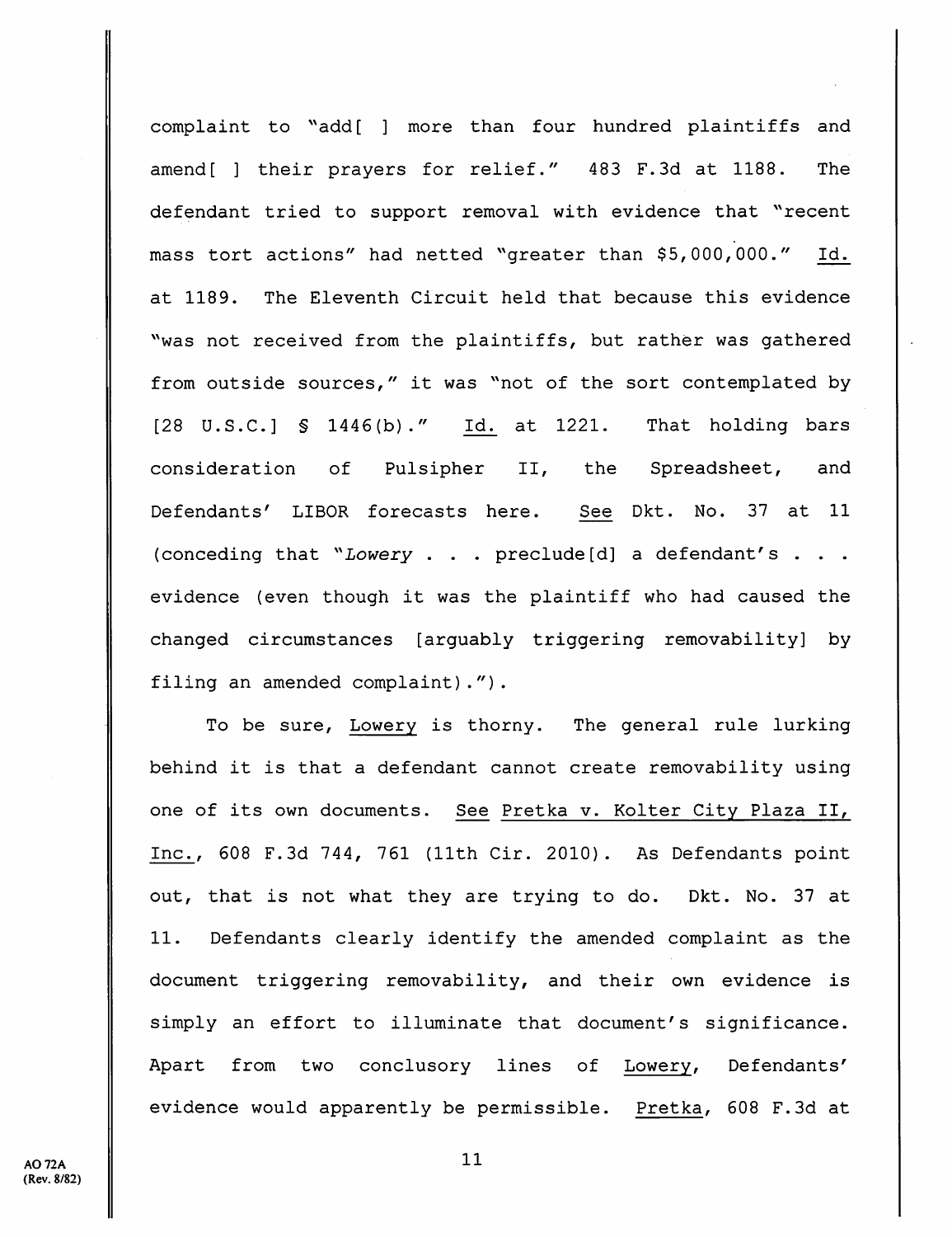761 ("[The] 'receipt from the plaintiff' rule plainly does not limit the type of evidence a defendant may use to establish that the plaintiff's complaint already is removable-without any 'conversion.'"). But Lowery binds.

Defendants' two contentions to the contrary are unconvincing. Defendants first claim that Lowery was abrogated by Dart Cherokee Basin Operating Co. v. Owens, 135 S. Ct. 547, 554 (2014) . Dkt. No. 37 at 11. Dart Cherokee merely noted that "both sides submit proof" when disputing the amount in controversy. Id. Defendants go astray by ^^read[ing] into [Dart Cherokee] more than is there in order to justify not following a particularly pesky . . . precedent." Johnson v. K Mart Corp., 273 F.3d 1035, 1067 (11th Cir. 2001) (Carnes, J., dissenting), reh'q en banc granted & op. vac'd, Dec. 19, 2001; see also Garrett v. Univ. of Ala. at Birmingham Bd. of Tr., 344 F.3d 1288, 1292 (11th Cir. 2003) (per curiam) (^'While an intervening decision of the Supreme Court can overrule the decision of a prior panel of our court, the Supreme Court decision must be clearly on point.").

Defendants then point to Whaley v. Bay View Law Group, PC, No. CV 114-050, 2014 WL 4926458 (S.D. Ga. Sept. 30, 2014). But Whaley did not meaningfully grapple with Lowery, so it gives this Court no way to get out from underneath that case. Because Lowery has not been overturned, the Court must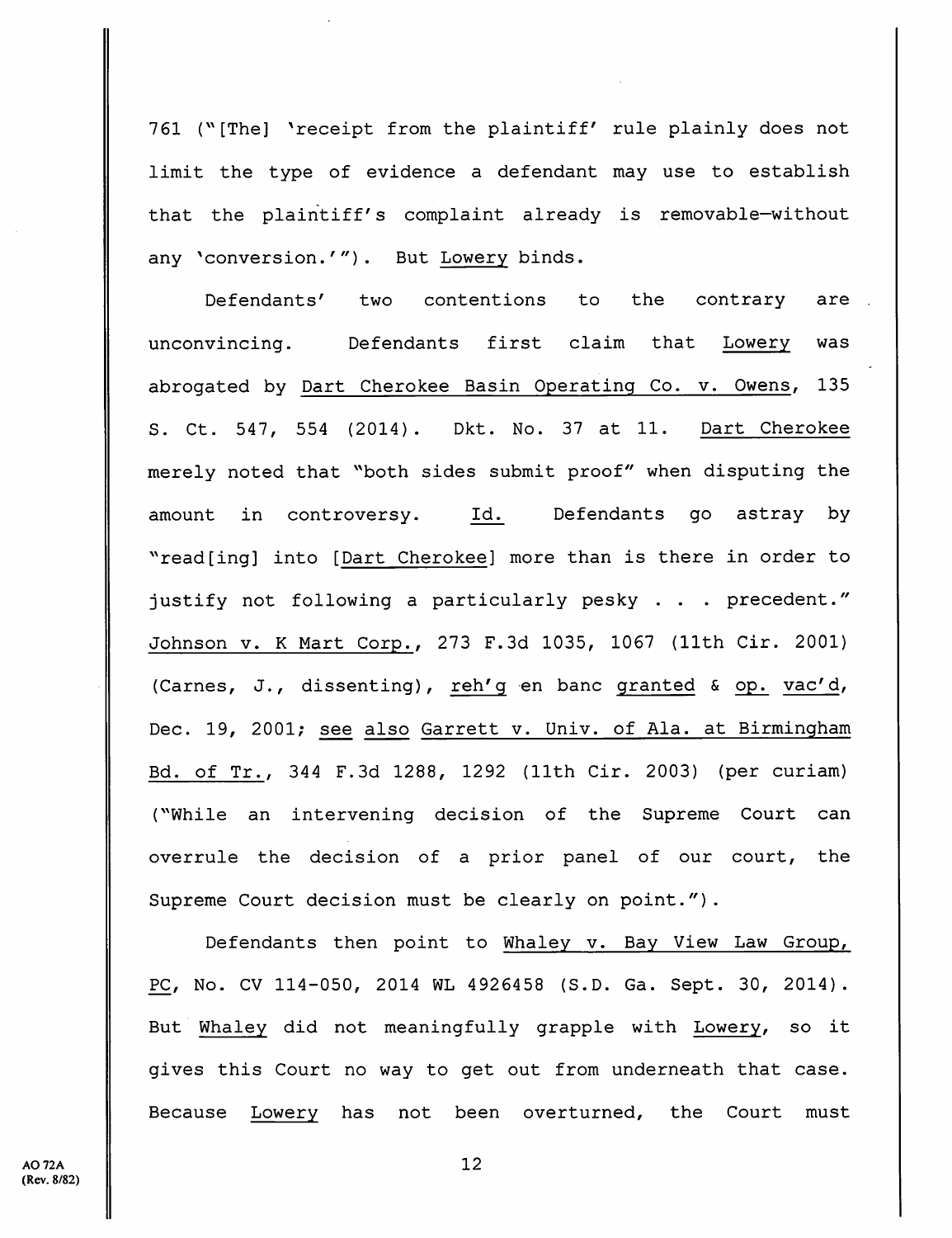disregard Pulsipher II, the Spreadsheet, and Defendants' LIBOR forecasts. However, the continued viability of Lowery is just one, but not the only, reason remand is appropriate.

# D. Remand Would Be In Order Even Were the Court to Consider Defendants' Evidence.

Remand would be required even if the Court did consider Defendants' additional evidence. The Spreadsheet shows that the average interest rate for the loans at issue is pegged at 1.9% over LIBOR, with a change limit of 1.97% and an average of 22.12 term years remaining. Dkt. No. 27-1 at 10. Thus, where LIBOR goes over the next two decades, and how quickly, will determine the size of the gap between Defendants' and the Andersons' interest calculations. See Dkt. No. 36 at 8, 10-11 (modeling gap as less than \$5 million given certain LIBORs). In estimating that, it is not enough to assume LIBOR hits its all-time low and stays there. See Dkt. No. 27 at 15-16.<sup>4</sup> Nor can the Court guess that LIBOR will hold steady. See id. Nor may it assume LIBOR will "increase back to its historically normal levels." See id. at 12. Nor does the only data that the Court can be sure about—that for the most recent year—even come close to \$5 million. See id. at 11 (identifying amount in controversy for most recent year as \$388,135.44), 18 (adding \$97,033.86 for attorneys' fees).

<sup>&</sup>lt;sup>4</sup> Defendants invite the Court to rewrite the Andersons' claim into one that the interest rate must be 1.875% of LIBOR. Id. at 14-16. This is spurious.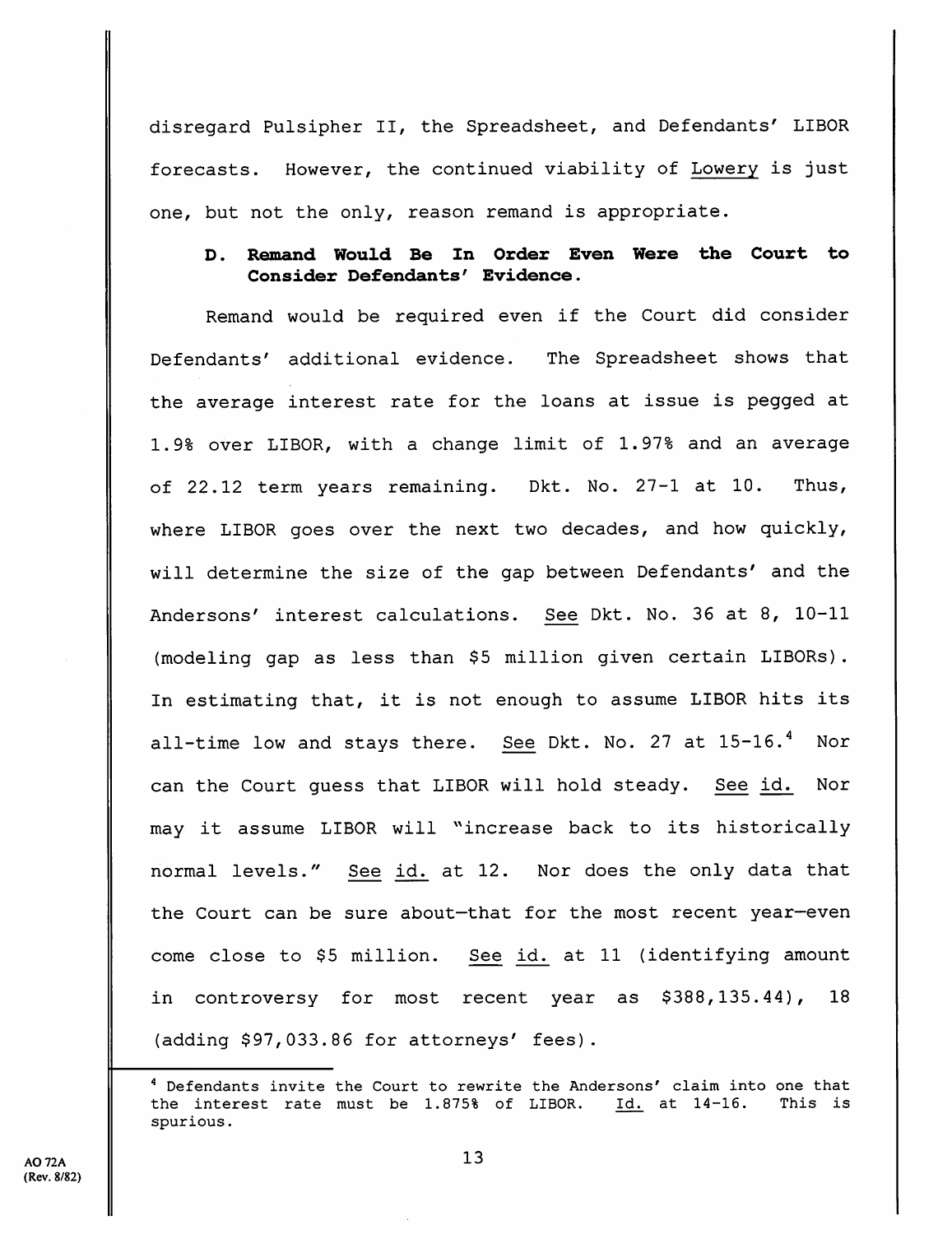Instead, the Court must consider all plausible LIBORs, and all plausible rates of change thereto, including ones that would put the interest rate within the ranges that would be found under the Andersons' formula. LIBOR's range has proven quite tectonically active over the past twenty-two years, with sudden eruptions, rapid slides, and a half-decade of calm depression. The following picture spares the need for the proverbial thousand words of volatility descriptions:



12-Month London Interbank Offered Rate (LIBOR), Based on U.S. Dollar, FRED Ec. Data, Fed. Reserve Bank of St. Louis, http://bit.ly/2mlhJWQ (accessed Mar. 20, 2017). That topography is the result of unpredictable market movement, a historic economic recession, and other unforeseeable forces. See, e.g., Liam Vaughan & Gavin Finch, Libor Scandal: The Bankers Who Fixed the World's Most Important Number, THE Guardian (DK) , Jan. 18, 2017, 1:00 EST, http://bit.ly/2jJROD7. In light of this history, it would be sheer speculation to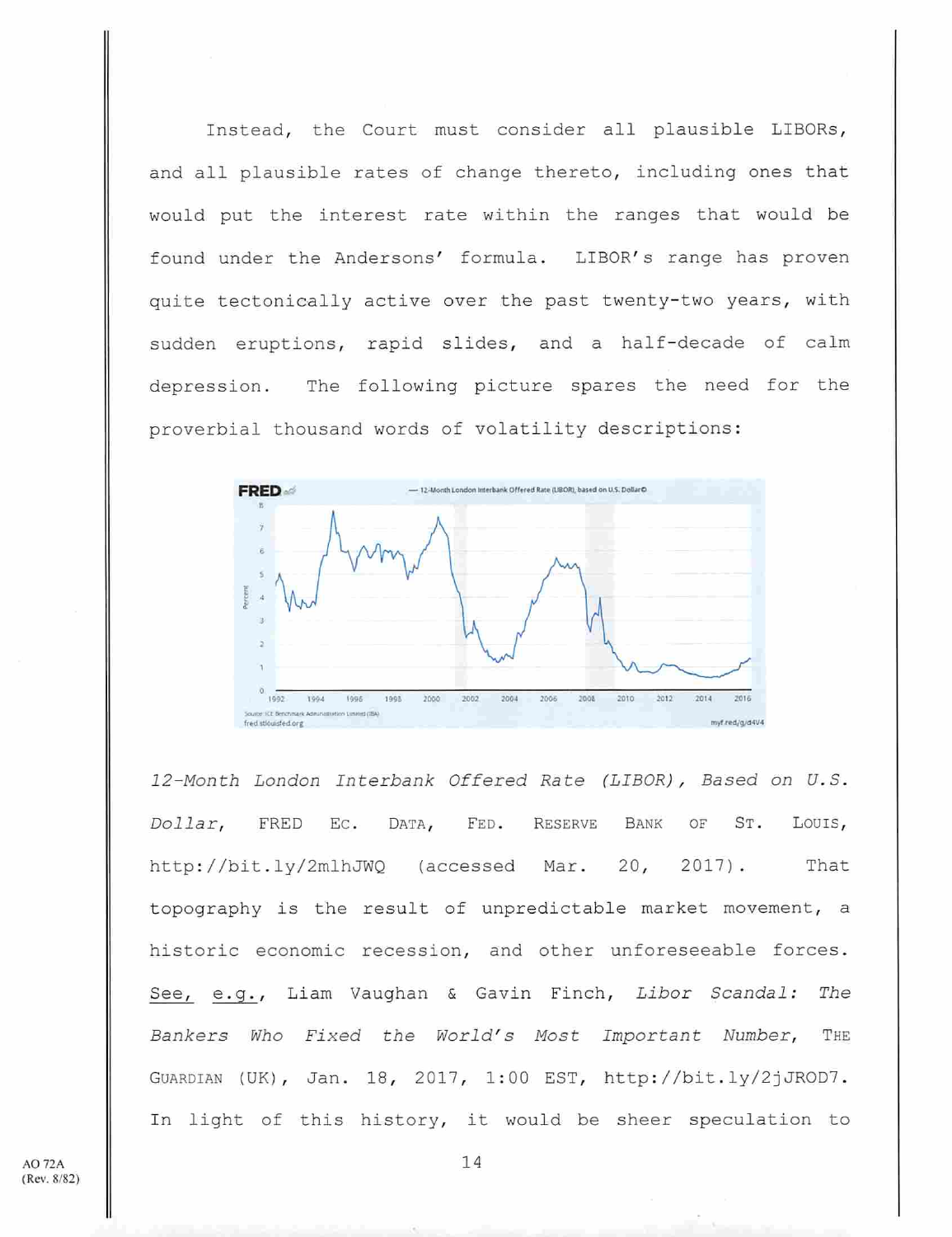guess LIBOR's altitude and incline over the next two decadeseven in light of the forecasts Defendants supplied. Dkt. Nos. 37 at 14-15, 37-3, 37-4, 37-5, 37-6, 37-7.

For this reason, the amount in controversy is just "too speculative and immeasurable" to permit removal. Cohen v. Office Depot, Inc., 204 F.3d 1069, 1077 {11th Cir. 2000) (quoting Ericsson GE Mobile Commc^ns, Inc. v. Motorola Commc^ns & Elec., Inc., 120 F.3d 216, 221-22 (11th Cir. 1997)). Even considering Defendants' additional evidence, then, this case must be REMANDED. Cf. Vicksburg, S. & P. Ry. Co. V. Nattin, 58 F.2d 979, 980 (5th Cir. 1932) (''Only prophetic ken of a rare order could forecast what will ensue. Jurisdiction is based on actuality, not prophecy . . . . ").<sup>5</sup>

## II. ATTORNEYS' FEES ARE DENIED.

The Andersons' request for attorneys' fees under 28 U.S.C. § 1447(c) will be denied. Whether to award attorneys' fees in remand motions is a discretionary matter. Graham Commercial Realty, Inc. v. Shamsi, 75 F. Supp. 2d 1371, 1373 (N.D. Ga. 1998). "Defendants' attempt at removal" here was not "so lacking as to justify . . . an award." Sapp v. AT & T Corp., 215 F. Supp. 2d 1273, 1279 (M.D. Ala. 2002). "Although Defendants presented insufficient evidence to satisfy the legal standard, it was reasonable to test the bounds

<sup>&</sup>lt;sup>5</sup> Binding precedent, under Bonner v. City of Prichard, 661 F.2d 1206, 1207 (11th Cir. 1981) (en banc).